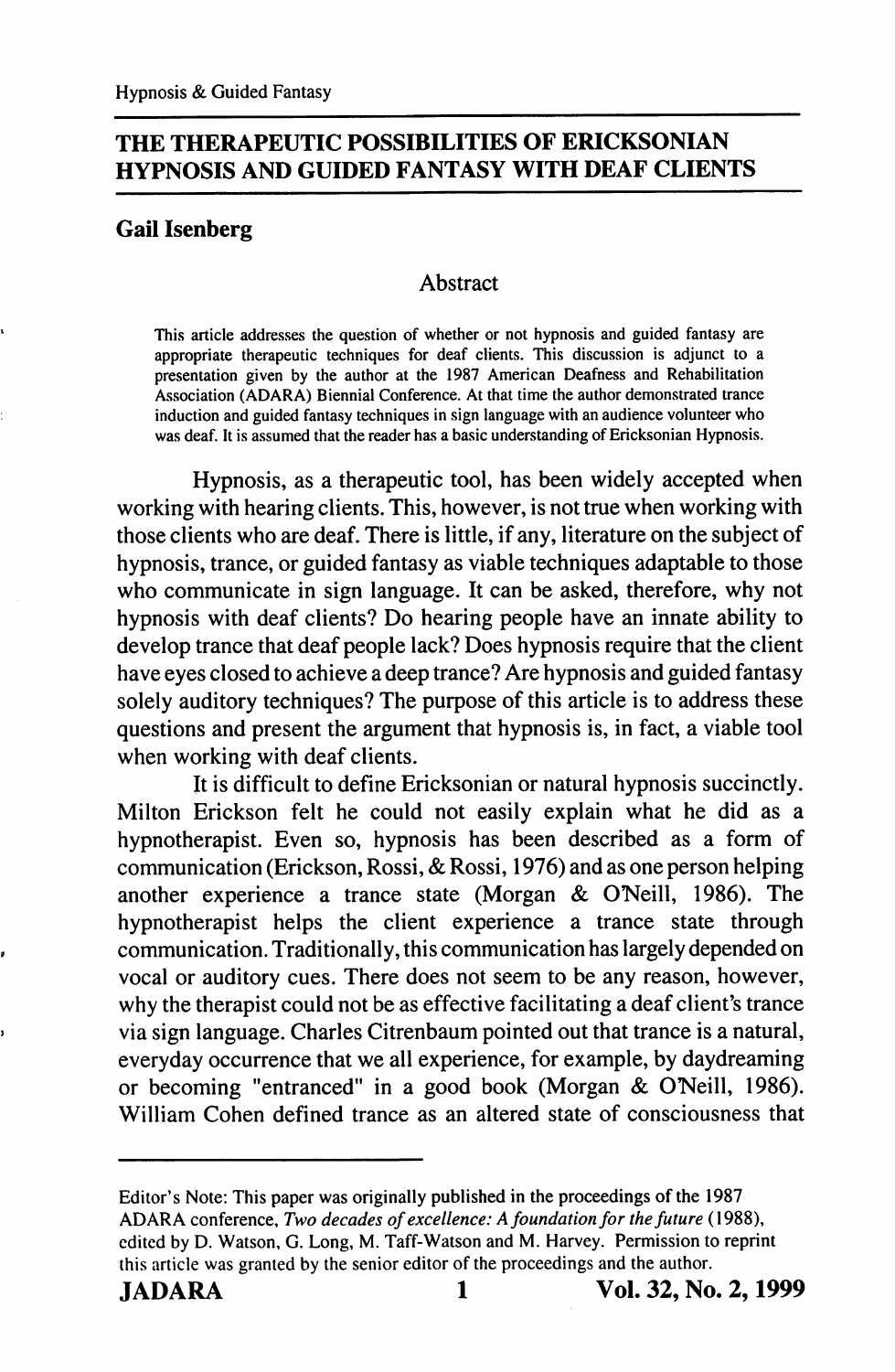allows change to occur (Morgan & O'Neill, 1986). This natural ability to experience trance would seem as possible for those who cannot hear as for those who can.

Erickson, Rossi, and Rossi (1976) pointed out that the purpose of trance induction is threefold:

- 1) to reduce the foci of attention (usually to a few inner realities);
- 2) to facilitate alterations in the subject's habitual patterns of direction and control;
- 3) to facilitate receptivity to one's own inner associations and mental skills that can then be integrated into therapeutic responses.

Milton Erickson listed eight particular and nine general approaches to trance induction (Erickson, Rossi & Rossi, 1976). Some of these are eye fixation, hand levitation, handshake induction, and early learning set. Many induction techniques are sign language prohibitive as they have the client either closing eyes or looking away from the therapist. The reason for doing this is to reduce external stimuli. Though closing eyes is an effective technique to enter a trance it is not a necessary one. The experience of scanning a page in a book yet suddenly becoming conscious of the fact that the words have not been read illustrates that eyes can be open during a trance. Many of Erickson's approaches utilize communication to achieve<br>trance, e.g., conversation, confusion, pantomime, trance, e.g., conversation, confusion, pantomime, introspection-imagination, surprise, question, shifts in frame of reference, and heightened awareness. All of these techniques depend on language rather than some unique or special sound to be effective. Because the goal is to facilitate the client's inner associations she or he needs foremost to understand what suggestions are being made. A signing therapist can communicate these suggestions as effectively to a signing deaf client as might be done orally to a hearing client.

If deaf people can be hypnotized, what would be the trance indicators used for this population? There are many indicators by which the hypnotherapist can observe a client's trance development. Among these are lack of body movement, retardation of reflexes such as swallowing and blinking, slowed pulse and respiration, and relaxed facial muscles. The trance experience is highly individualized. A client will manifest indicators in varying combinations as well as in different degrees. Of the 22 different observable indicators listed by Erickson, Rossi, and Rossi (1976), only two are not necessarily appropriate for deaf clients. These are changed voice quality and eye closure. Given that there are 20 remaining indicators, the therapist would have adequate information to assess a client's trance level.

Vol. 32, No. 2,1999 2 JADARA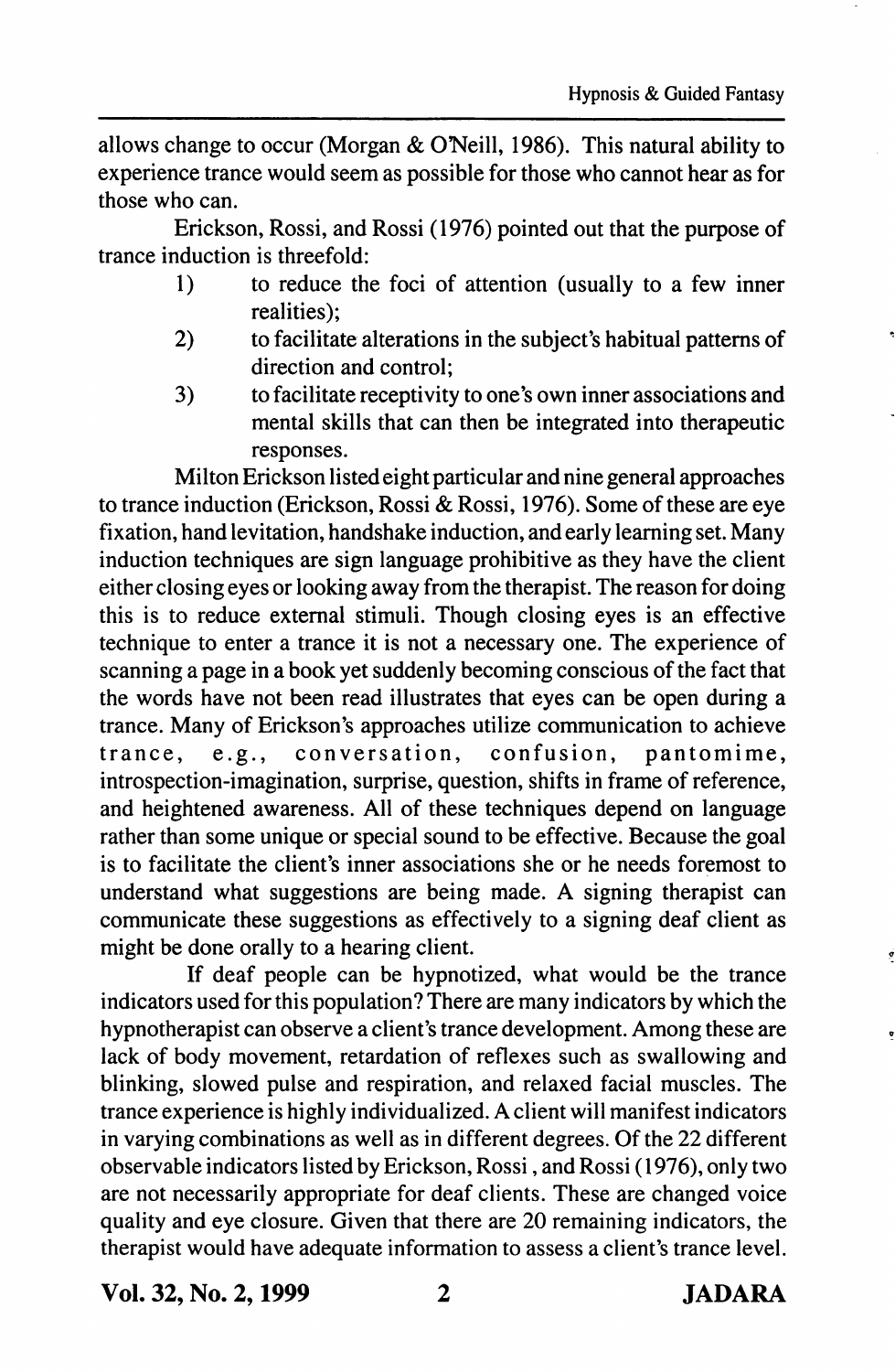Once a client has been hypnotized there are several therapeutic techniques that can be employed to encourage therapeutic change. Guided fantasy or imagery is one way to utilize the client's inner experiences and natural resources while in trance. "Imagery is seeing pictures in the mind" (Harrison Jr., & Musial, 1978). Witmer and Young (1985) noted that images may occur in any sense modality—visual, auditory, kinesthetic, emotional, taste or smell. They further explained that in counseling, much of the literature focuses on visual images because vision is the primary sense modality through which the world is experienced. This is particularly true with deaf people. Not only is vision the modality through which the world is experienced, it is also the way in which the world is explained through language. In guided fantasy a semi-structured situation is presented (Witmer & Young, 1985). The therapist provides a general situation in which the client utilizes his or her own multi-sensory inner resources to complete the experience. Guided fantasy may, therefore, be as appropriate for deaf clients as for hearing clients.

## Case Study

Jane, a twenty year old severely deaf woman, entered therapy with the desire to become more assertive and emotionally open with other people. As a victim of physical and sexual abuse she suffered from low self-esteem. Though she could state her therapeutic goals, she found it difficult to consciously imagine herself as a competent, assertive woman.

## Pre-Induction Explanation

Before utilizing hypnosis and the guided fantasy, a description of the process was given to Jane. This was done to demystify the techniques as well as enlist the cooperation of Jane both consciously and unconsciously. Jane was told that people experience trance daily as a natural process of their consciousness. The experience of driving a familiar route home while thinking about the day's events and arriving at one's destination only to realize that he or she had not been consciously aware of part of the trip was an illustration of a light trance presented to Jane. The client, herself, had had a similar experience. It was pointed out that just as her unconscious had not allowed an accident during her drive it would also not allow her to be hurt during hypnosis. Once understood and reassured, the client was ready to be hypnotized.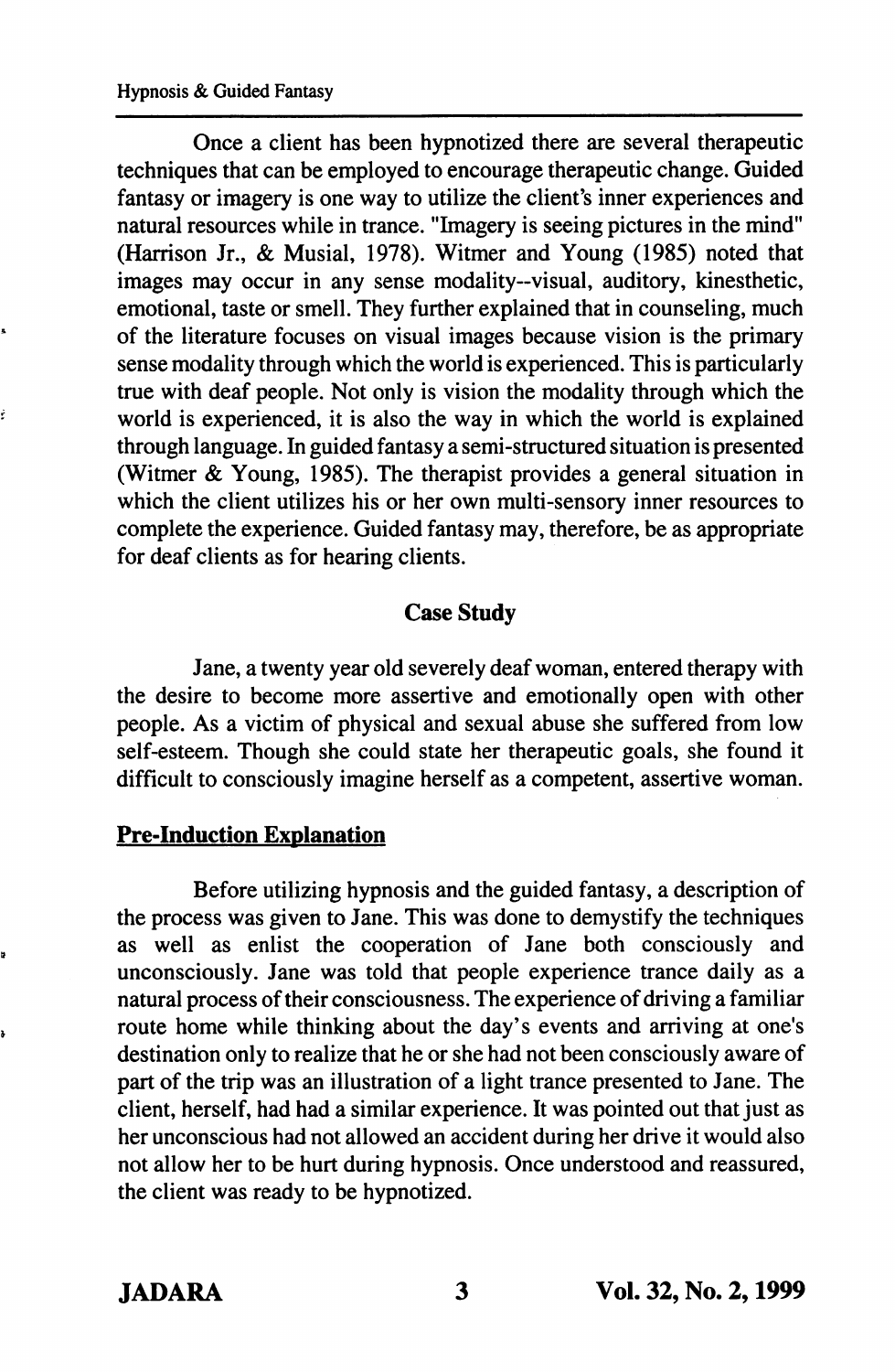# Induction

As a deaf person Jane received all cues visually, leaving her eyes open and fixed on her signing therapist. While watching the therapist using sign language, Jane's awareness of external stimuli was gradually moved inward: Therapist-"... And as you are watching me sign you are sitting in your chair... comfortable. You may be aware of the temperature of the room... now you may be aware how the floor is supporting your feet, and the chair is supporting your arms. It's nice to know that you really dont have to hold yourself up . . . that you have that support . . . and now you might notice your breathing . . . that's right, not too fast, not too slow - . just at a nice pace for you because you really do know how to take care of yourself... and know what's right for you."

# Guided Fantasy

Once the client had focused inward and a trance state had been established the fantasy was presented: Therapist- "While you're here, breathing and concentrating on my signs... I'd like you to see yourself as the person you really want to be... that perfect self. Notice what you look like ... where you are ... you might be standing... you might be sitting ... notice the colors around... maybe there is someone with you ... your feelings ... I want you to look at this person ... just noticing her whole appearance... this you, has those qualities that you've always liked... she looks good... It's nice to see her... and now I'd like you to notice, again, the things that are around. Maybe there's some interesting sights... smells ... feelings. Maybe she's by herself... maybe she's with some one else... . and now that she knows that you are looking at her, she smiles... and you embrace each other... it's nice to know that she's right there... having all of these qualities that you really admire and like ... feeling comfortable and good . . . those qualities that you really like . .. that's right.. . and before you wake up... your unconscious and conscious may be interested to find out when you come back... how quickly you will realize that she's a part of you... they... know it already... or maybe sometime tomorrow ... next week... it doesn't really matter when ... you just know that you have these qualities in you  $\ldots$  I'd I I ke you to take just a moment just feeling and knowing she's a part of you... and then when you're ready you can slowly come back.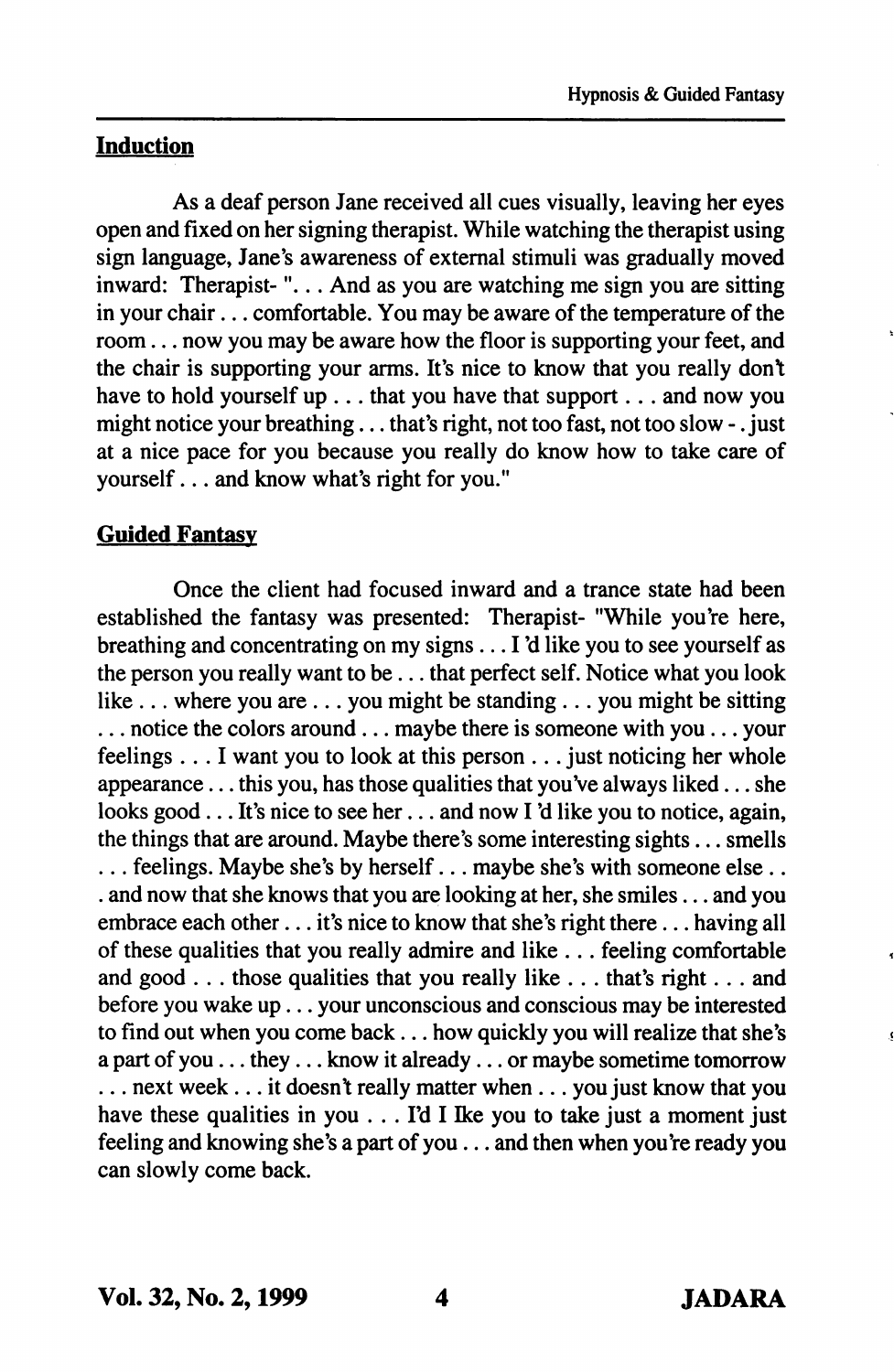## Trance Completion

Jane, as directed, slowly woke up. She maintained a fixed gaze for approximately thirty seconds then blinked two or three times, shifted her body position and established eye contact. She described feelings of peace and restfulness. These self-reported descriptions are additional indicators of a successful trance induction. Jane also reported that though she did not remember much of what was signed she did remember that she was told to see herself as confident, and strong. Since these suggestions were not actually made this was an additional trance indication. Also, by believing that she had been told to see herself as strong and confident, Jane had demonstrated that her inner associations had been utilized and could now be incorporated into therapy.

#### Conclusion

Therapeutically, this author has found that hypnosis and guided fantasy are effective tools when working on issues such as anxiety, unwanted habits (e.g., smoking), phobias, learning difficulties, low self-image and chronic pain. Although these techniques have not been traditionally considered effective modes of therapy for those clients who cannot hear, it does not necessarily preclude their use. Because of the paucity of literature and research on this subject further discussion is needed.

#### Summary

The purpose of this article was to address the possibilities of hypnosis and guided fantasy as viable therapeutic tools when working with deaf clients. The discussion focused only on those clients and therapists who utilize sign language as their mode of communication. It did not consider these techniques either with oral deaf clients or via interpreters although these too are issues that would be interesting to examine.

## References

Erickson, M. H. (1967). Advanced techniques of hypnosis & therapy: Selected papers of Milton Erickson. New York: Gaune, & Stratton.

Erickson, M. H. (1985). Life reframing in hypnosis. New York: Irvington Pub.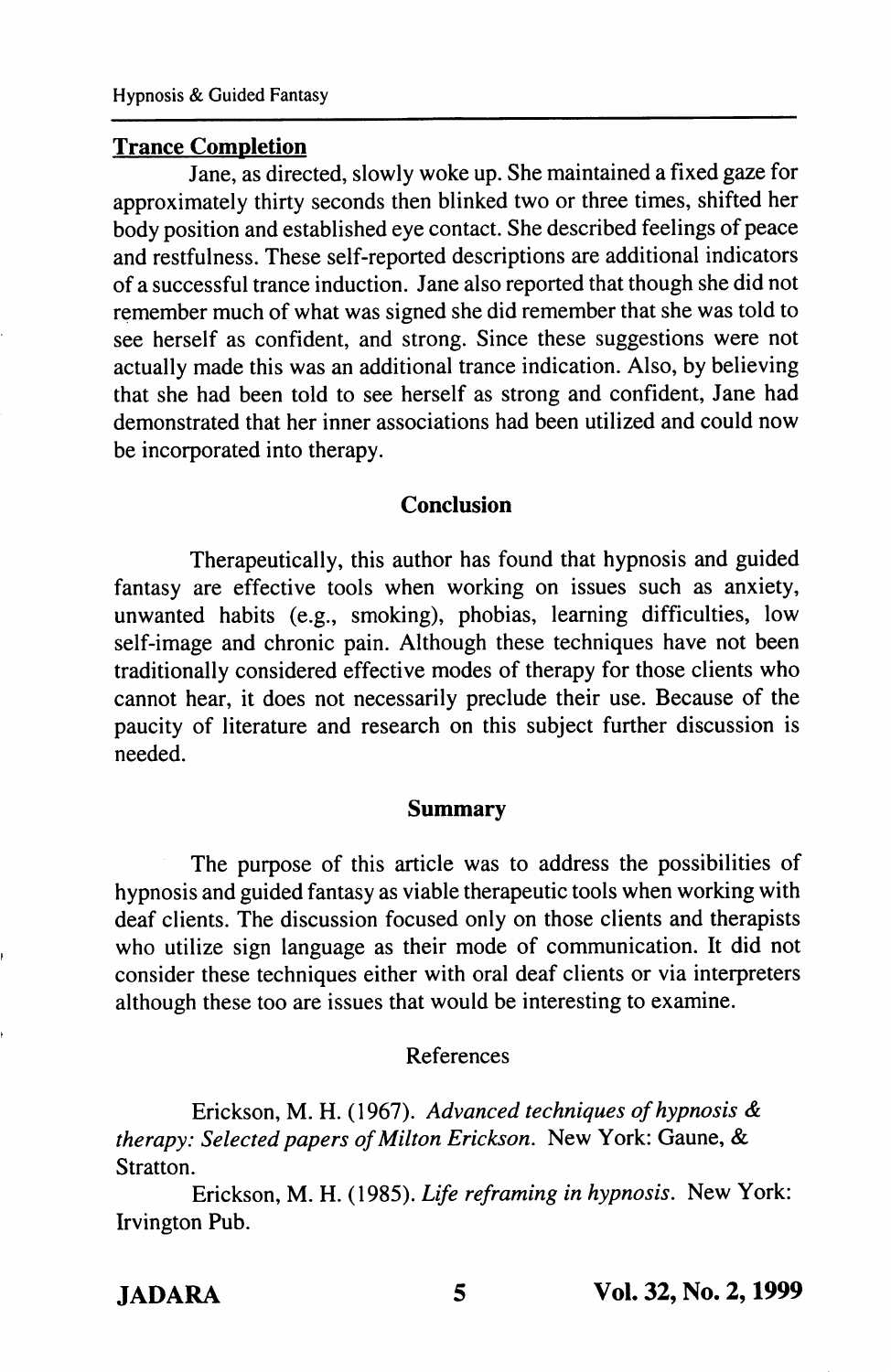Erickson, M. H., & Rossi, E. L. (1981). Experiencing hypnosis: Therapeutic approaches to altered states. New York: Irvington Pub.

Erickson, M. H., Rossi, E. L., & Rossi, S. (1976). Hypnotic realities: The induction of clinical hypnosis and forms of indirect suggestion. New York: Irvington Pub., 302, 304-306.

Harrison Jr., A., & Musial, D. (1978). Other ways, other means, altered awareness activities for receptive learning. Goodyear Pub. Co. Inc., 41.

Morgan, L. B., & O'Neill, A. (1986). Ericksonian hypnosis: A dialogue with Charles Citrenbaum, Mark King, & William Cohen. Journal of Counseling and Development, 2, 86-88.

Witmer, J. M., & Young, M. E. (1985). The silent partner: Uses of imagery in counseling. Journal of Counseling and Development, 64(3), 187-190.

## HYPNOSIS AND GUIDED FANTASY WITH DEAF CLIENTS; AN UPDATE

## Gail Isenberg

In 1987, this author posed several questions regarding the use of hypnosis and guided fantasy as a viable therapeutic tool for Deaf clients. Though a case example was presented to support the belief that such a technique is possible to use with signing Deaf people, no objective data was available at that time. In fact, with the exception of one study completed in 1966 by Martorano and Oestreicher, only four articles discussed hypnosis and trance induction with deaf people, (Bartlett, K.A. 1966, Bartlett, 1967, Gaston & Hutzell 1976 & Gravitz 1981). These were limited to case study presentations. More importantly, the published cases discussed non-verbal trance induction by health professionals who could not communicate with their Deaf patients.

Since 1987 there have been many changes within the field of psychology/mental health and Deaf people. Research has begun to show the applicability of therapeutic hypnosis for Deaf people. In 1988, at the 39th Annual Scientific Meeting of the Society for Clinical and Experimental Hypnosis in Asheville, NC, Repka and Nash presented their paper Hypnosis and the deaf: Development and norms for the University of Tennessee Hypnotic Susceptibility Scale for the Deaf. They later reported their findings in a 1995 study showing equal responsivity to hypnotic suggestions presented on video in ASL to Deaf participants as hearing participants presented with a voice-over of the same video. Other

Vol. 32, No. 2,1999 6 JADARA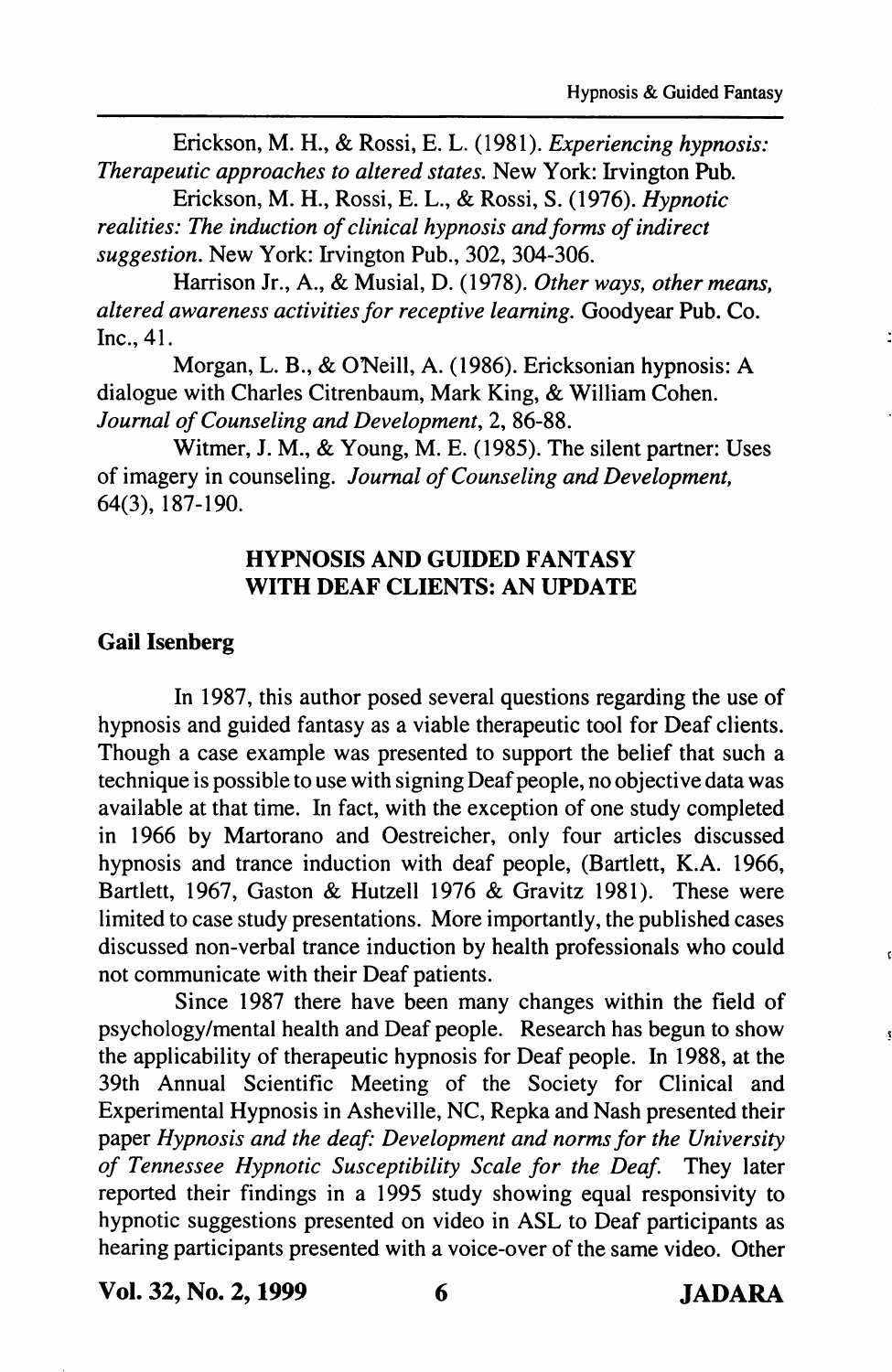research completed by Isenberg and Matthews (1991) and Matthews and Isenberg (1992, 1995) showed no significant difference in hypnotic responsiveness between hearing and signing Deaf participants irrespective of whether the hearing participants signed or not. In these latter studies. Deaf participants exhibited the ability to respond to motor suggestions such as moving arms apart, lowering arms, and being unable to bend an arm. They also demonstrated an ability to respond to dream, age regression and post hypnotic amnesia suggestions. The three published studies were small in sample size and could not be generalized to the larger Deaf population. However, results were similar among the three, lending support to the hypothesis that hypnosis can be used with Deaf clients.

Though there have been modest efforts in researching the use of hypnosis with Deaf people since 1987, many questions remain. How efficacious is this therapeutic tool in helping Deaf clients with specific disorders? Would hypnosis be useful in the reduction or elimination of impulse disorders such as smoking, anxiety disorders, or chronic pain? How might Deaf clients respond to the use of indirect hypnotic suggestions such as imbedded metaphors? Is it possible to use hypnosis effectively with an interpreter? Does signing mode of the Deaf client have to be matched with that of the hypnotherapist?

Given the potential of this technique to be applied within the psychotherapeutic milieu with Deaf clients, further research and discussion about the use of hypnosis is encouraged.

## References

Bartlett, K. A. (1996). An instance of trance induction in a deaf mute by pantomime and the patient's needs. American Journal of Clinical Hypnosis, 2,65-67

Bartlett, K. A. (1967). A progress report on further use of hypnosis with a deaf mute. American Journal of Clinical Hypnosis, 10, 136-138.

Gaston, C. D., & Hutzell, R. R. (1976). Hypnosis to reduce smoking in a deaf patient. American Journal of Clinical Hypnosis, 19,125- 127.

Gravitz, M. A. (1981). Non-verbal hypnotic techniques in a centrally deaf brain-damaged patient. International Journal of Clinical and Experimental Hypnosis, 29, 110-116.

Isenberg, G. L., & Matthews, W. J. (1991). Working hypnotically with deaf people. American Journal of Clinical Hypnosis, 34, 91-99.

s